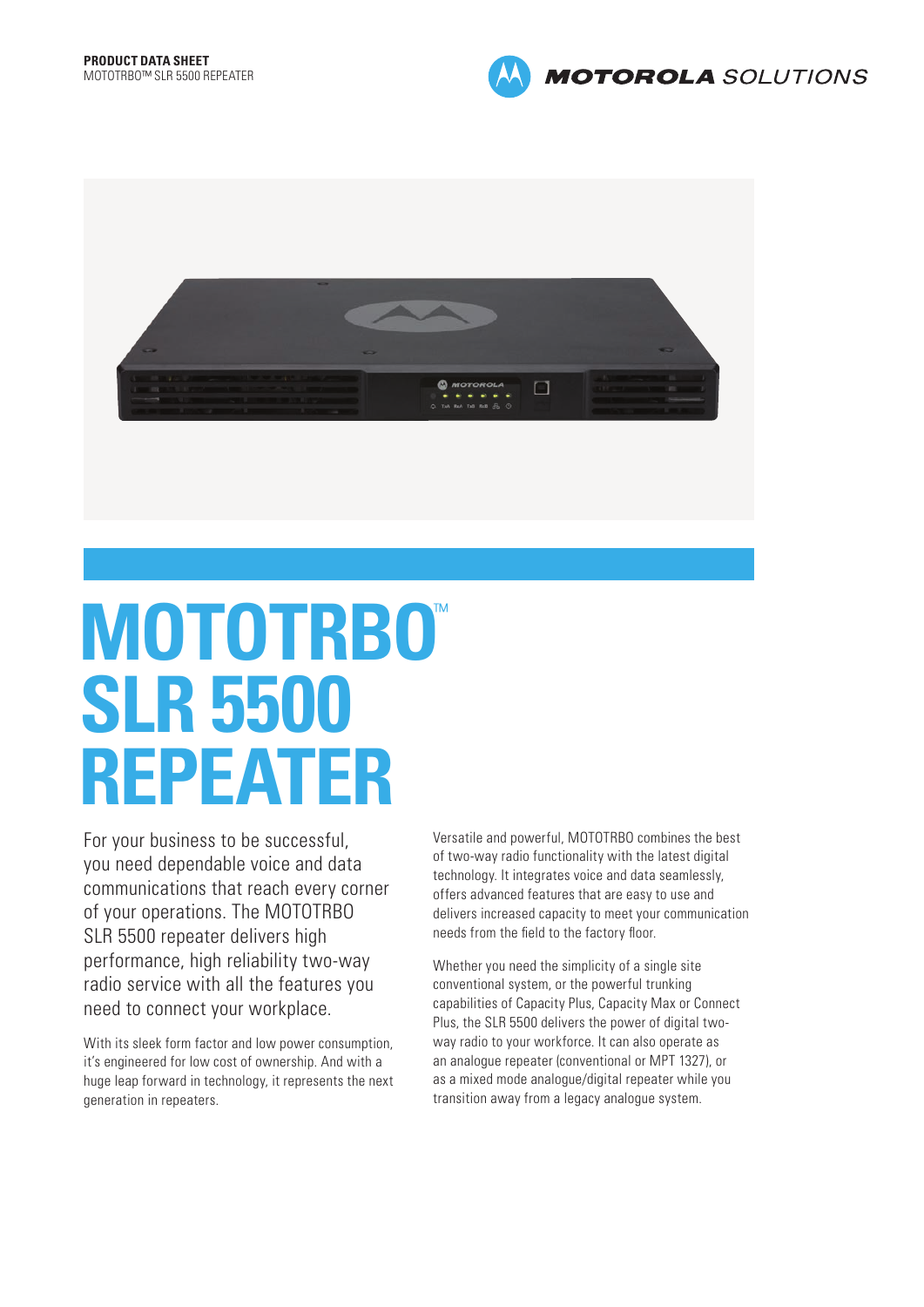#### **NEXT GENERATION MOTOTRBO REPEATER**

The SLR 5500 represents a huge leap forward in design and technology. Based on a wealth of field experience, customer feedback and technological innovation, the product delivers outstanding performance and efficiency for your business two-way radio system. From rock-solid reliability to clever touches like an integrated battery charger, the SLR 5500 is truly the next generation in repeaters.

#### **HIGH PERFORMANCE**

The SLR 5500 is designed to offer round-the-clock reliable operation, even at its continuous full transmit power of 50W. The high-quality design has been validated through Motorola's Accelerated Life Testing (ALT) programme, and meets stringent quality criteria.

To deliver reliable coverage throughout your business premises, the product has a next-generation receiver design, with high sensitivity and improved noise blocking. Combined with the 50W transmit output power and digital error correction, this gives you clear voice quality, even in the most adverse conditions.

The SLR 5500 supports the full MOTOTRBO feature set, and is compatible with all the MOTOTRBO system architectures: single site conventional, IP Site Connect, Capacity Plus (single- and multi-site), Capacity Max and Connect Plus. The IP interface allows you to build applications and consoles directly into your system.

### **HIGH EFFICIENCY**

The latest RF technology gives the SLR 5500 exceptionally good power efficiency. Together with its space-efficient 1U height and low thermal footprint, it gives you a very low cost of ownership.

The product has simple servicing requirements, with field-replaceable Power Amplifier, Power Supply and Modem modules. A front panel USB port allows easy configuration, with optional support for remote management. It also has built-in features such as a 3A battery charger, external alarm ports and an auxiliary power output to ease site installation.

The standard warranty is 2 years, and can be enhanced with Service from the Start: a full service support programme that protects your hardware investment with prioritised expert repair, proactive technical support, software updates and more.

## **DESIGNED FOR THE FUTURE**

Motorola is committed to supporting you with even more sophisticated workforce communication solutions as your needs evolve, so the SLR 5500 is designed with the future in mind. Compared to first generation repeaters, it has 10x more processing power, 15x more memory and 125x more data storage. The architecture even has provision for expansion modules, should more functionality be required in the future.

#### **MOTOTRBO SLR 5500**

With excellent performance, high reliability and clever design in a small, slim unit, the SLR 5500 repeater is at the heart of a MOTOTRBO professional two-way radio system. To find out more, please contact your local authorised Motorola Channel Partner.



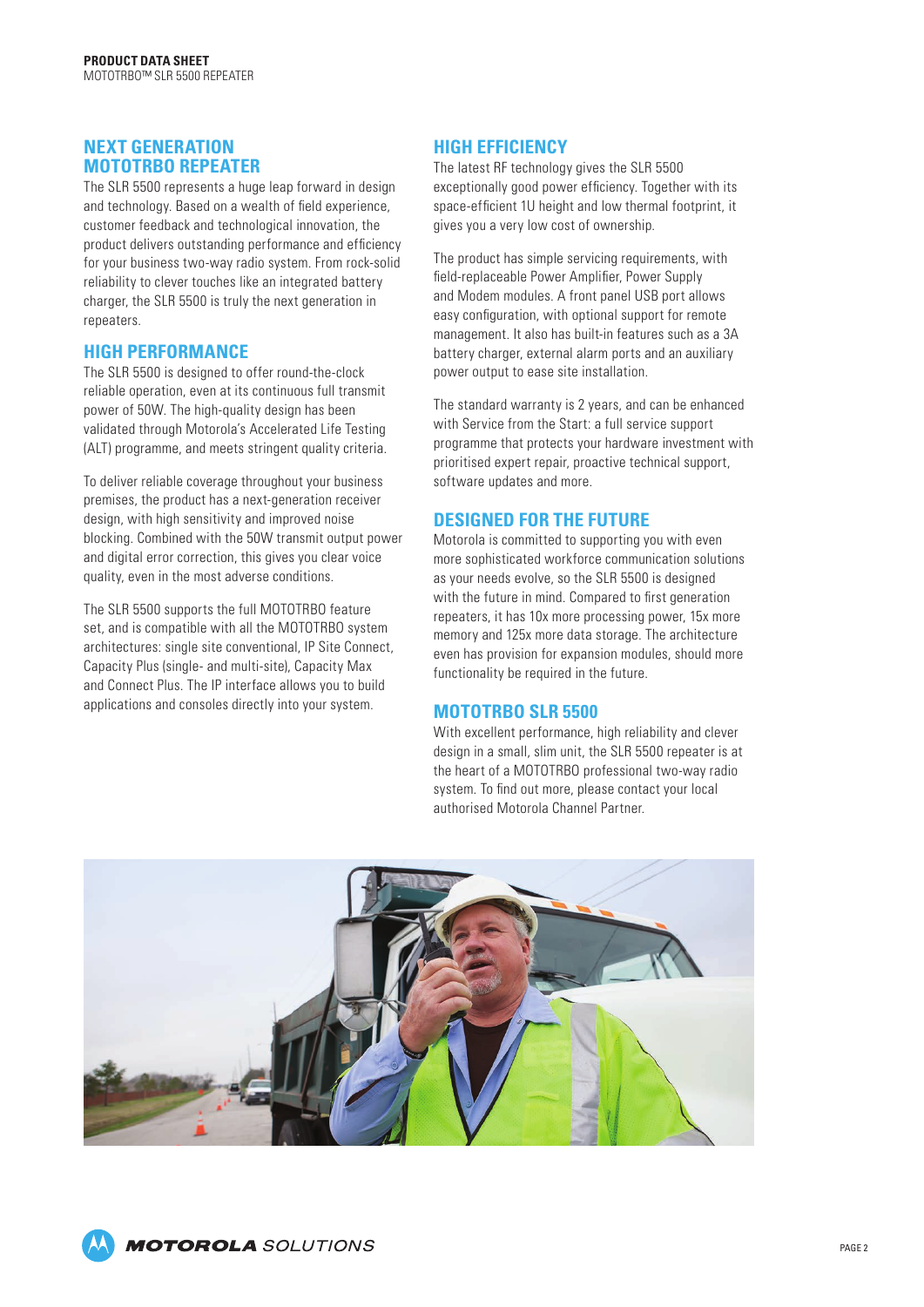# **GENERAL SPECIFICATIONS**

|                                     | <b>VHF</b>                                                                                                                                       | <b>UHF</b>     | <b>300 MHz</b>            |  |
|-------------------------------------|--------------------------------------------------------------------------------------------------------------------------------------------------|----------------|---------------------------|--|
| Frequency Range                     | 136-174 MHz                                                                                                                                      | 400-470 MHz    | 300-360 MHz / 350-400 MHz |  |
| <b>Channel Capacity</b>             | 64                                                                                                                                               |                |                           |  |
| <b>RF Output Power</b>              | $1-50$ W                                                                                                                                         |                |                           |  |
| Dimensions (H x W x D)              | 44 x 483 x 370 mm (1.75 x 19 x 14.6 in)                                                                                                          |                |                           |  |
| Weight                              | 8.6 kg (19 lbs)                                                                                                                                  |                |                           |  |
| Input Voltage (AC)                  | 100-240 Vac, 47-63 Hz                                                                                                                            |                |                           |  |
| Current (standby), 110 / 240 V      | 0.18 / 0.25 A                                                                                                                                    |                |                           |  |
| Current (transmitting), 110 / 240 V | 1.5/0.9 A                                                                                                                                        |                |                           |  |
| Input Voltage (DC)                  | 11.0-14.4 Vdc                                                                                                                                    |                |                           |  |
| Current (standby)                   | 0.7A                                                                                                                                             |                |                           |  |
| Current (transmitting)              | 9.5A                                                                                                                                             |                |                           |  |
| <b>Operating Temperature Range</b>  | -30 to +60 $^{\circ}$ C (-22 to +140 $^{\circ}$ F)                                                                                               |                |                           |  |
| Humidity                            | RH of 95%, non-condensing at 50 °C (122 °F)                                                                                                      |                |                           |  |
| Max Duty Cycle                      | 100%                                                                                                                                             |                |                           |  |
| <b>FCC Description</b>              | ABZ99FT3094                                                                                                                                      | ABZ99FT4096    | $\overline{\phantom{a}}$  |  |
| IC Description                      | 109AB-99FT3094                                                                                                                                   | 109AB-99FT4096 |                           |  |
| Digital Vocoder Type                | $AMBE+2^{TM}$                                                                                                                                    |                |                           |  |
| <b>Battery Charger Capacity</b>     | 12 V. 3 A                                                                                                                                        |                |                           |  |
| Connectivity                        | Tx (N female), Rx (BNC female), USB A receptacle, 2x Ethernet                                                                                    |                |                           |  |
| Supported System Types              | Digital Conventional, IP Site Connect, Capacity Plus (Single Site and Multi-Site), Capacity Max, Connect Plus<br>Analogue Conventional, MPT 1327 |                |                           |  |

## **RECEIVER**

| Frequency Range                                                                | 136-174 MHz        | 400-470 MHz     | 300-360 MHz / 350-400 MHz |  |
|--------------------------------------------------------------------------------|--------------------|-----------------|---------------------------|--|
| <b>Channel Spacing</b>                                                         | 12.5 / 20 / 25 kHz |                 |                           |  |
| <b>Frequency Stability</b><br>$(-30^{\circ}C, +60^{\circ}C, +25^{\circ}C$ Ref) | $+/- 0.5$ ppm      |                 |                           |  |
| Sensitivity, 12dB SINAD                                                        | 0.22 uV            |                 |                           |  |
| Sensitivity, 5% BER                                                            | $0.22$ uV          |                 |                           |  |
| Selectivity (TIA603D), 12.5/20/25 kHz                                          | 55 / 83 / 83 dB    | 55 / 80 / 80 dB | 55 / 80 / 80 dB           |  |
| Selectivity (TIA603), 12.5/20/25 kHz                                           | 68/83/83 dB        | 68/80/80 dB     | 68 / 80 / 80 dB           |  |
| Selectivity (ETSI), 12.5/20/25 kHz                                             | 63/70/70 dB        |                 |                           |  |
| Intermodulation Rejection (TIA603D/ETSI)                                       | 82 / 73 dB         |                 |                           |  |
| Spurious Rejection (TIA603D/ETSI)                                              | 95 / 90 dB         |                 |                           |  |
| Audio Distortion                                                               | $< 1\%$            |                 |                           |  |
| Hum and Noise, 12.5/20/25 kHz                                                  | -45 / -45 / -50 dB |                 |                           |  |
|                                                                                |                    |                 |                           |  |

#### **TRANSMITTER**

| Frequency Range                                                                | 136-174 MHz                              | 400-470 MHz | 300-360 MHz / 350-400 MHz |
|--------------------------------------------------------------------------------|------------------------------------------|-------------|---------------------------|
| <b>RF Output Power</b>                                                         | $1-50$ W                                 |             |                           |
| Max Duty Cycle                                                                 | 100%                                     |             |                           |
| <b>Channel Spacing</b>                                                         | 12.5 / 20 / 25 kHz                       |             |                           |
| <b>Frequency Stability</b><br>$(-30^{\circ}C, +60^{\circ}C, +25^{\circ}C$ Ref) | $+/- 0.5$ ppm                            |             |                           |
| Intermodulation Attenuation                                                    | 40dB                                     |             |                           |
| Adjacent Channel Power (TIA603D), 12.5/20/25 kHz                               | 62/78/78 dB                              |             |                           |
| Adjacent Channel Power (ETSI), 12.5/20/25 kHz                                  | 62 / 78 / 78 dB                          |             |                           |
| <b>Conducted Spurious Emissions</b>                                            | $-36$ dBm $<$ 1 GHz, $-30$ dBm $>$ 1 GHz |             |                           |
| Modulation Fidelity (4FSK)                                                     | FSK Error 5%, FSK Magnitude 1%           |             |                           |
| Audio Response                                                                 | <b>TIA603D</b>                           |             |                           |
| Audio Distortion                                                               | $< 1\%$                                  |             |                           |
| Hum and Noise, 12.5/20/25 kHz                                                  | -45 / -45 / -50 dB                       |             |                           |
| Rated System Deviation, 12.5/20/25 kHz                                         | $\pm 2.5 / \pm 4.0 / \pm 5.0$ kHz        |             |                           |